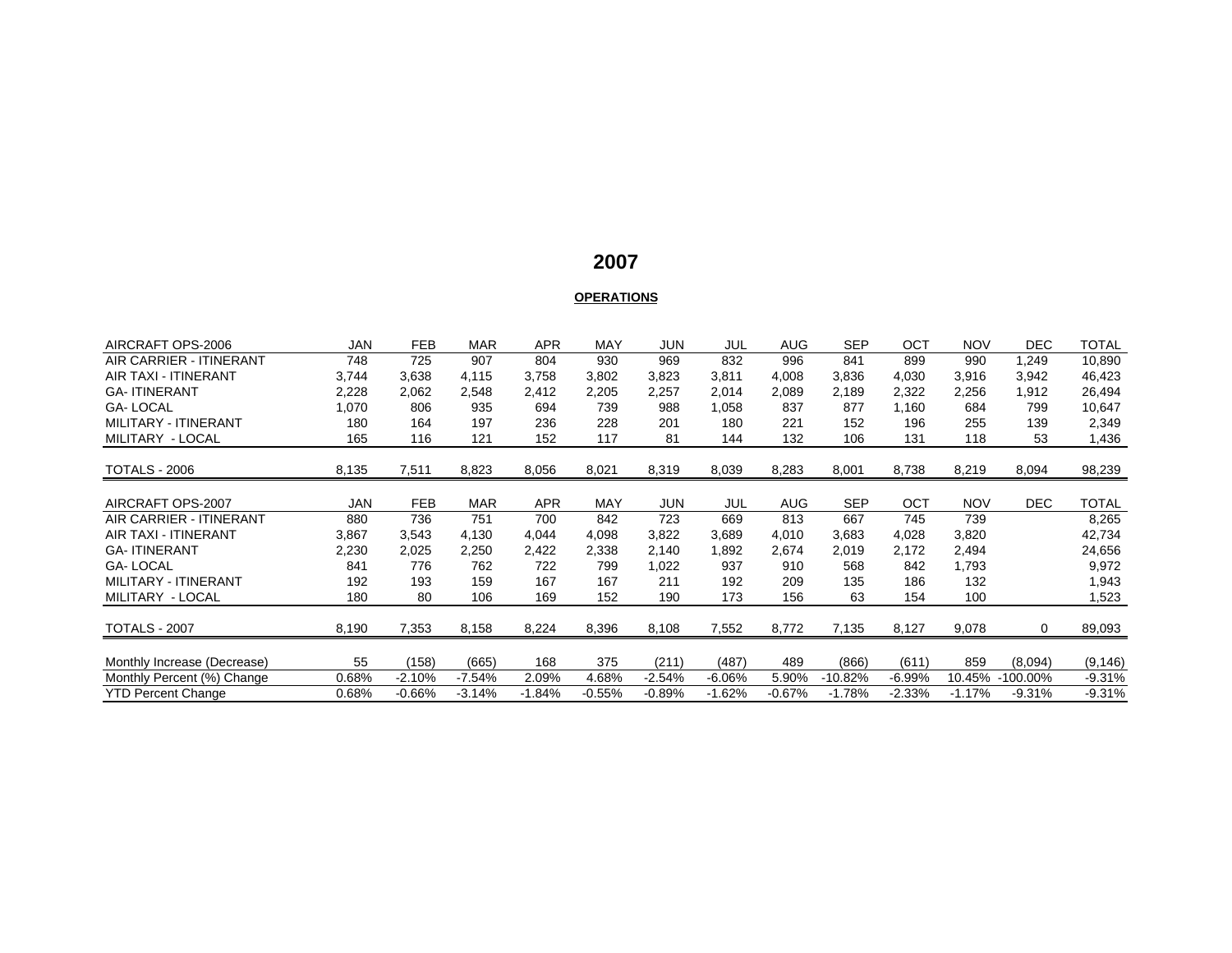| ENPLANED - 2006         | JAN    | FEB    | <b>MAR</b> | <b>APR</b> | MAY      | JUN      | JUL      | <b>AUG</b> | <b>SEP</b> | OCT      | <b>NOV</b> | DEC      | <b>TOTAL</b> |
|-------------------------|--------|--------|------------|------------|----------|----------|----------|------------|------------|----------|------------|----------|--------------|
| ASA                     | 10.168 | 11.441 | 12,804     | 12.166     | 9.708    | 12,804   | 10,529   | 9.473      | 8,221      | 10.077   | 10,103     | 10,129   | 127,623      |
| AMERICAN EAGLE          | 3,145  | 2,771  | 3,249      | 3.643      | 3.707    | 3.527    | 3.567    | 3.450      | 3,414      | 4.240    | 4.183      | 3,584    | 42,480       |
| ALLEGIANT AIR           |        | O      | 0          | $\Omega$   | $\Omega$ | $\Omega$ | $\Omega$ | 0          | 0          | $\Omega$ | $\Omega$   | 789      | 789          |
| UNITED EXPRESS          | 8,614  | 8,643  | 10.013     | 9.500      | 8.859    | 9.945    | 9.581    | 9,231      | 9.087      | 10.357   | 10,308     | 10,700   | 114,838      |
| <b>COMAIR</b>           | 2,936  | 1,284  | 1,317      | 978        | 2,127    | 509      | $\Omega$ | 0          | 62         | 0        | 0          | 0        | 9,213        |
| <b>CONTINENTAL</b>      | 3,523  | 3,034  | 5,085      | 6,047      | 5,951    | 4,987    | 5.061    | 4.857      | 4,581      | 5.442    | 5.490      | 6.059    | 60,117       |
| <b>DELTA</b>            | 1.718  | 3.149  | 4.099      | 4,264      | 8,310    | 8,068    | 8.109    | 7.637      | 7,510      | 8.783    | 8,396      | 9,520    | 79,563       |
| <b>INDEPENDENCE AIR</b> | 578    | 0      | 0          | 0          | $\Omega$ | 0        | 0        |            | 0          | $\Omega$ | $\Omega$   | $\Omega$ | 578          |
| <b>NORTHWEST</b>        | 3,293  | 2,913  | 3.415      | 4,231      | 4.414    | 3.496    | 3.479    | 3.558      | 3.620      | 3.992    | 3,529      | 4.064    | 44,004       |
| <b>PIEDMONT</b>         | 1.227  | 1.110  | 1.378      | 1.031      | 1.130    | 1.094    | 1.095    | 1,203      | 1.227      | 1.328    | 1.763      | 1.486    | 15,072       |
| <b>PSA</b>              | 1.045  | 1.615  | 2.071      | 2,425      | 2.466    | 6,755    | 6,355    | 6,388      | 7.145      | 8,089    | 7,404      | 6,977    | 58,735       |
| <b>CHAUTAUGUA</b>       | 447    | 767    | 857        | 983        | 2.015    | 915      | 860      | 899        | 781        | 730      | 728        | 764      | 10,746       |
| AIR WISCONSIN(USAIR)    | 1,057  | 1.136  | 1,442      | 1,279      | 2,651    | 4.395    | 3,807    | 3,892      | 2,472      | 2,321    | 1,947      | 1,921    | 28,320       |
| <b>MESA/FREEDOM</b>     | 1,112  | 948    | 1.174      | 1,082      | 974      | 2.024    | 3,873    | 1,983      | .832       | 1.060    | 972        | 1,585    | 18,619       |
| <b>MESA</b>             | 6,188  | 5,943  | 7.542      | 7.892      | 4,586    | 0        | 0        | ∩          | 0          | 0        | $\Omega$   | 0        | 32,151       |
| <b>TOTALS - 2006</b>    | 45,051 | 44,754 | 54,446     | 55,521     | 56,898   | 58,519   | 56,316   | 52,571     | 49,952     | 56,419   | 54,823     | 57,578   | 642,848      |
|                         |        |        |            |            |          |          |          |            |            |          |            |          |              |

### ENPLANED PASSENGERS

### ENPLANED PASSENGERS

| ENPLANED - 2007             | JAN    | <b>FEB</b> | <b>MAR</b> | <b>APR</b> | MAY      | <b>JUN</b> | JUL      | AUG      | <b>SEP</b> | OCT      | <b>NOV</b> | <b>DEC</b> | TOTAL     |
|-----------------------------|--------|------------|------------|------------|----------|------------|----------|----------|------------|----------|------------|------------|-----------|
| ASA                         | 8,239  | 6,853      | 12,466     | 12.788     | 10,835   | 9,539      | 9,841    | 10,824   | 11,351     | 10,800   | 13,421     | 13,334     | 130,291   |
| AMERICAN EAGLE              | 2,831  | 2,779      | 3,336      | 3,369      | 3,612    | 3,576      | 3,738    | 3,525    | 3,430      | 3,718    | 3,407      | 3,306      | 40,627    |
| <b>ALLEGIANT AIR</b>        | 784    | 304        | $\Omega$   |            | 0        |            | 0        |          | 0          | 0        | $\Omega$   | 0          | 1,088     |
| UNITED EXPRESS              | 8,980  | 7,216      | 9,546      | 10,674     | 9,499    | 9,747      | 8,537    | 8,242    | 8,202      | 9,140    | 8,787      | 8,091      | 106,661   |
| <b>CONTINENTAL</b>          | 3,689  | 3,289      | 5,000      | 3,282      | 3,254    | 2,002      | 5,327    | 5,276    | 4,451      | 4,850    | 5,034      | 4,315      | 49,769    |
| <b>DELTA</b>                | 5,020  | 5,367      | 5,060      | 5,880      | 6,100    | 5,838      | 6,222    | 5,861    | 3,829      | 6,010    | 3,122      | 4,983      | 63,292    |
| <b>COMAIR</b>               |        | $\Omega$   | $\Omega$   | 0          | 1,185    | 1,117      | 940      | 965      | 1.121      | 930      | 175        | 75         | 6,508     |
| <b>NORTHWEST</b>            | 3,231  | 3,215      | 3,809      | 4,485      | 4,616    | 4,514      | 4,367    | 4,107    | 3,440      | 4,488    | 4,426      | 4,214      | 48,912    |
| <b>PIEDMONT</b>             | 1,708  | 1,696      | 1.799      | 2.141      | 2,014    | 2,048      | 2,088    | 2,009    | 1,889      | 1,682    | 2,285      | 1,632      | 22,991    |
| <b>PSA</b>                  | 5,631  | 5,662      | 6,677      | 7,723      | 8,888    | 8,858      | 6,896    | 6,525    | 5,710      | 5,545    | 5,022      | 4,330      | 77,467    |
| <b>CHAUTAUGUA</b>           | 711    | 689        | 824        | 918        | 895      | 956        | 1,015    | 784      | 772        | 839      | 778        | 667        | 9,848     |
| AIR WISCONSIN(USAIR)        | 1,783  | 2,241      | 2,369      | 2,827      | 1.712    | 1,531      | 3,839    | 4,402    | 4,283      | 3,833    | 3,806      | 3,348      | 35,974    |
| <b>MESA/FREEDOM</b>         | 2,892  | 2,985      | 1,453      | 1,048      | 1,729    | 2,677      | 1,969    | 1,273    | 757        | 1,005    | 1,042      | 975        | 19,805    |
| MESA(USAIR)                 | 0      | 0          | 0          | $\Omega$   | $\Omega$ | 0          | 0        | 0        | $\Omega$   | 0        | 0          | 0          | 0         |
| <b>TOTALS - 2007</b>        | 45,499 | 42,296     | 52,339     | 55,135     | 54,339   | 52,403     | 54,779   | 53,793   | 49,235     | 52,840   | 51,305     | 49,270     | 613,233   |
|                             |        |            |            |            |          |            |          |          |            |          |            |            |           |
| Monthly Increase (Decrease) | 448    | (2, 458)   | (2,107)    | (386)      | (2,559)  | (6, 116)   | (1,537)  | 1,222    | (717)      | (3,579)  | (3,518)    | (8,308)    | (29, 615) |
| Monthly Percent (%) Change  | 0.99%  | $-5.49%$   | $-3.87%$   | $-0.70%$   | $-4.50%$ | $-10.45%$  | $-2.73%$ | 2.32%    | $-1.44%$   | $-6.34%$ | $-6.42%$   | $-14.43%$  | -4.61%    |
| <b>YTD Percent Change</b>   | 0.99%  | -2.24%     | $-2.85%$   | -2.25%     | -2.75%   | $-4.18%$   | $-3.96%$ | $-3.18%$ | -3.00%     | $-3.35%$ | $-3.64%$   | $-4.61%$   | -4.61%    |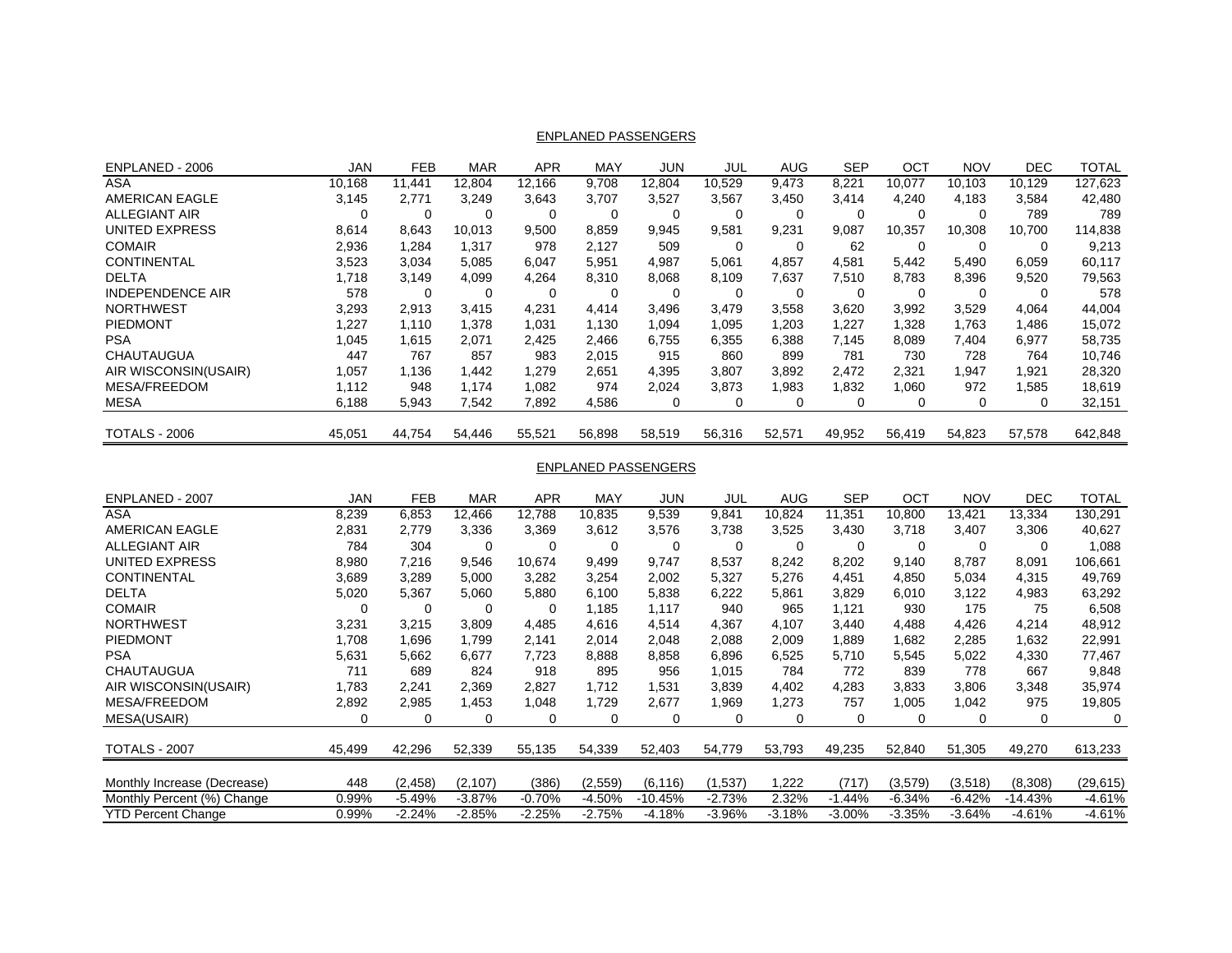| DEPLANED-2006           | <b>JAN</b> | <b>FEB</b> | <b>MAR</b> | APR    | MAY    | JUN    | JUL    | AUG    | <b>SEP</b> | OCT      | <b>NOV</b> | <b>DEC</b> | <b>TOTAL</b> |
|-------------------------|------------|------------|------------|--------|--------|--------|--------|--------|------------|----------|------------|------------|--------------|
| ASA                     | 9,457      | 11,935     | 12,637     | 11.254 | 9,545  | 12,637 | 10,863 | 10.395 | 8,447      | 9,930    | 9,272      | 9,629      | 126,001      |
| AMERICAN EAGLE          | 3,166      | 2,933      | 3.419      | 3.768  | 3.915  | 3.675  | 3.916  | 3.768  | 3,550      | 4.214    | 4.196      | 3,687      | 44,207       |
| <b>ALLEGIANT AIR</b>    |            | 0          |            | 0      | 0      |        |        |        |            | 0        | 0          | 754        | 754          |
| <b>UNITED EXPRESS</b>   | 9.115      | 8.902      | 11.086     | 9.027  | 10.185 | 9.945  | 10.549 | 10.034 | 9.240      | 10.937   | 10.794     | 10.243     | 120,057      |
| <b>COMAIR</b>           | 2,730      | 899        | 1.247      | 1,227  | 2,229  | 479    |        |        | 74         | 0        | 0          | 0          | 8,885        |
| <b>CONTINENTAL</b>      | 3.599      | 3,287      | 5.278      | 6.046  | 6.048  | 5.141  | 5.271  | 5.013  | 4.581      | 5.695    | 3.570      | 5.767      | 59,296       |
| <b>DELTA</b>            | 4,123      | 2,982      | 5,064      | 4,148  | 4.789  | 7.801  | 8.101  | 7.177  | 7,510      | 8,568    | 8,028      | 7,788      | 76,079       |
| <b>INDEPENDENCE AIR</b> | 578        |            |            | 0      |        |        |        |        |            |          | 0          |            | 578          |
| <b>NORTHWEST</b>        | 3.142      | 2,650      | 3.567      | 3.927  | 4.108  | 5.141  | 3.496  | 3,522  | 3,334      | 3.794    | 3,570      | 3.778      | 44,029       |
| PIEDMONT                | 1,705      | 488        | 1,378      | 613    | 598    | 689    | 565    | 630    | 779        | 849      | .308       | 974        | 10,576       |
| <b>PSA</b>              | 1.274      | .850       | 2.321      | 2.604  | 2.867  | 7.551  | 7.183  | 7.446  | 8.266      | 9.073    | 8.118      | 6,810      | 65,363       |
| <b>CHAUTAUGUA</b>       | 304        | 592        | 722        | 955    | .863   | 814    | 752    | 856    | 561        | 526      | 626        | 588        | 9,159        |
| AIR WISCONSIN(USAIR)    | 1,124      | 1.136      | .257       | .269   | 2,540  | 4.885  | 4,224  | 4.450  | 2.154      | 2,047    | ,922       | 1.768      | 28,776       |
| <b>MESA/FREEDOM</b>     | 886        | 818        | 1,018      | 865    | 821    | .672   | 3,990  | 1,546  | .636       | 980      | 952        | 1,457      | 16,641       |
| <b>MESA</b>             | 7.533      | 6,867      | 8,630      | 8,123  | 5.182  | 0      | 83     |        | 0          | $\Omega$ | 0          | 0          | 36,418       |
| <b>TOTALS - 2006</b>    | 48,736     | 45,339     | 57,624     | 53,826 | 54.690 | 60.430 | 58,993 | 54,837 | 50.132     | 56.613   | 52,356     | 53.243     | 646,819      |

## DEPLANED PASSENGERS

#### DEPLANED PASSENGERS

| DEPLANED 2007               | JAN    | <b>FEB</b> | <b>MAR</b> | <b>APR</b>     | MAY      | <b>JUN</b> | JUL      | AUG      | <b>SEP</b> | OCT      | <b>NOV</b> | DEC       | <b>TOTAL</b> |
|-----------------------------|--------|------------|------------|----------------|----------|------------|----------|----------|------------|----------|------------|-----------|--------------|
| <b>ASA</b>                  | 8,435  | 7,019      | 12,422     | 12,272         | 10,489   | 9,843      | 9,996    | 10,702   | 11.113     | 10,555   | 12,953     | 12,393    | 128,192      |
| AMERICAN EAGLE              | 3,020  | 2,894      | 3,593      | 3,627          | 3,741    | 3,719      | 3,871    | 3,853    | 3,562      | 3,829    | 3,816      | 3,358     | 42,883       |
| <b>ALLEGIANT AIR</b>        | 739    | 329        | $\Omega$   | $\Omega$       | $\Omega$ |            | 0        |          | C          | $\Omega$ | $\Omega$   | 0         | 1,068        |
| UNITED EXPRESS              | 10,233 | 7.897      | 10,804     | 10,819         | 10.647   | 10.697     | 9,842    | 9,188    | 8,940      | 9.657    | 9,398      | 8,152     | 116,274      |
| <b>CONTINENTAL</b>          | 4,267  | 3,523      | 5,138      | 3,492          | 3,185    | 2,101      | 5,479    | 5,612    | 4,312      | 4,879    | 5,063      | 4,771     | 51,822       |
| <b>DELTA</b>                | 5,543  | 5,008      | 4,969      | 5,809          | 6,451    | 6,093      | 6,004    | 5,770    | 3,399      | 5,811    | 3,427      | 3,622     | 61,906       |
| <b>COMAIR</b>               | 0      | 0          | 0          | 0              | 1,041    | 1,153      | 1,053    | 1,196    | 1,175      | 1,232    | 179        | 118       | 7,147        |
| <b>NORTHWEST</b>            | 3,702  | 3,291      | 3,861      | 4,379          | 4,618    | 4,517      | 4,501    | 4,066    | 3,475      | 4,360    | 4,292      | 3,889     | 48,951       |
| PIEDMONT                    | .242   | 1,078      | 1,211      | 1,421          | 1,101    | 1,341      | 1,286    | 1,183    | 1,101      | 1,061    | 1,845      | 1,188     | 15,058       |
| <b>PSA</b>                  | 6,546  | 5,963      | 7,034      | 7,629          | 9,323    | 9,359      | 7,152    | 7,170    | 6,122      | 6.096    | 5,103      | 3,862     | 81,359       |
| <b>CHAUTAUGUA</b>           | 460    | 522        | 622        | 798            | 897      | 898        | 1,015    | 963      | 569        | 849      | 607        | 522       | 8,722        |
| AIR WISCONSIN(USAIR)        | 1,937  | 2,363      | 2,653      | 2,543          | 1,674    | 1,613      | 4,096    | 4,640    | 4,200      | 4,146    | 3,845      | 3,055     | 36,765       |
| <b>MESA/FREEDOM</b>         | 2,692  | 2,713      | 1,396      | 1,039          | 1,698    | 2,599      | 2,386    | 2,183    | 997        | 1,104    | 1,112      | 1,023     | 20,942       |
| MESA(USAIR)                 | 72     | 0          | 0          | 0              | 0        |            | 0        | 77       | 0          | 0        | 0          | 76        | 225          |
|                             |        |            |            |                |          |            |          |          |            |          |            |           |              |
| TOTALS - 2007               | 48,888 | 42,600     | 53,703     | 53,828         | 54,865   | 53,933     | 56,681   | 56,603   | 48,965     | 53,579   | 51,640     | 46,029    | 621,314      |
|                             |        |            |            |                |          |            |          |          |            |          |            |           |              |
| Monthly Increase (Decrease) | 152    | (2,739)    | (3,921)    | $\overline{2}$ | 175      | (6, 497)   | (2,312)  | 1,766    | (1, 167)   | (3,034)  | (716)      | (7, 214)  | (25, 505)    |
| Monthly Percent (%) Change  | 0.31%  | $-6.04%$   | $-6.80%$   | $0.00\%$       | 0.32%    | -10.75%    | $-3.92%$ | 3.22%    | $-2.33%$   | $-5.36%$ | $-1.37%$   | $-13.55%$ | $-3.94%$     |
| <b>YTD Percent Change</b>   | 0.31%  | $-2.75%$   | $-4.29%$   | $-3.17\%$      | $-2.43%$ | $-4.00\%$  | $-3.99%$ | $-3.08%$ | $-3.00\%$  | $-3.25%$ | $-3.08%$   | $-3.94%$  | $-3.94%$     |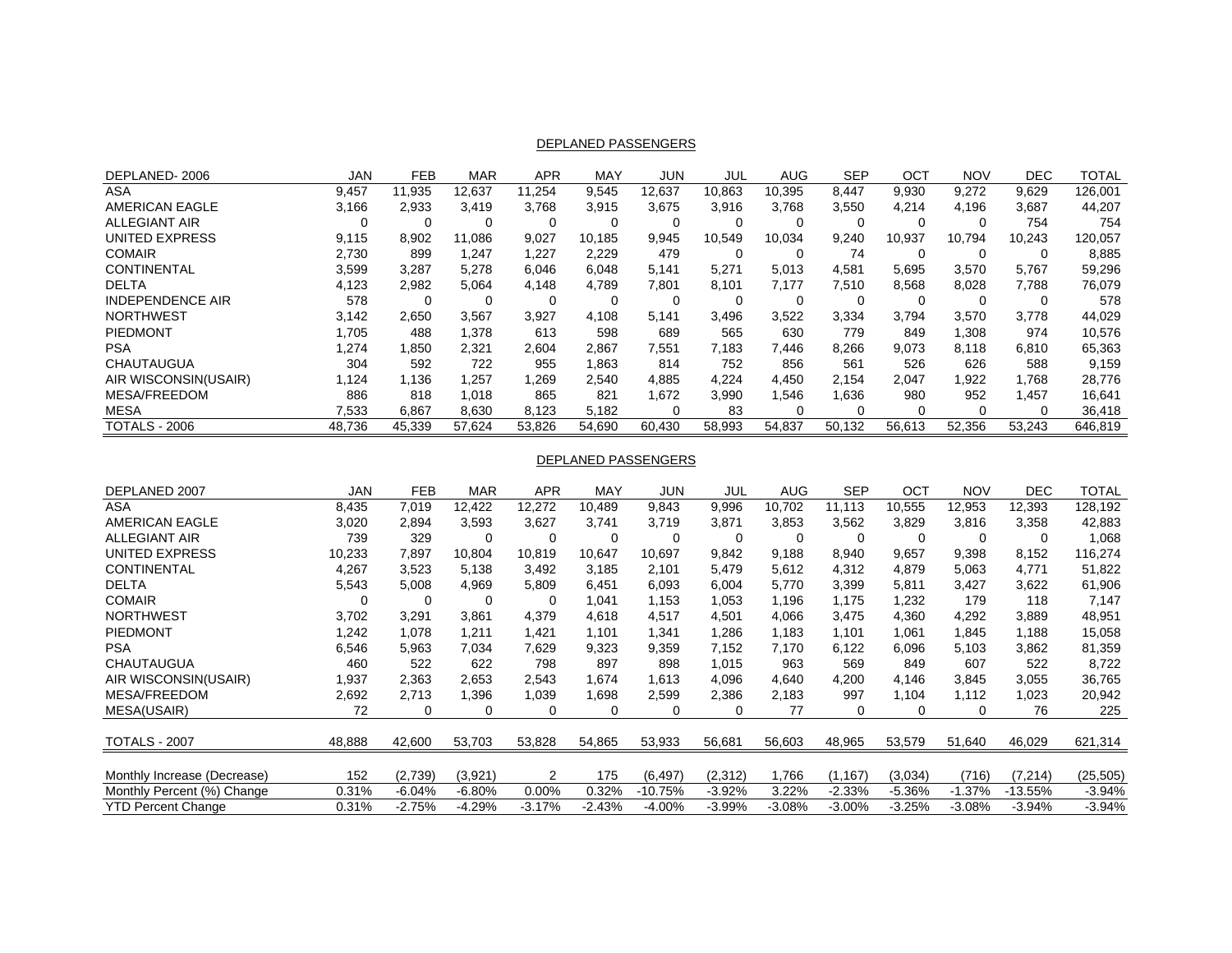<u>TOTAL PASSENGERS</u>

| TOTAL PASSENGERS - 2006        | <b>JAN</b> | <b>FEB</b>  | <b>MAR</b>  | <b>APR</b>  | <b>MAY</b>           | <b>JUN</b>  | JUL         | <b>AUG</b> | <b>SEP</b> | OCT         | <b>NOV</b>  | <b>DEC</b>             | <b>TOTAL</b> |
|--------------------------------|------------|-------------|-------------|-------------|----------------------|-------------|-------------|------------|------------|-------------|-------------|------------------------|--------------|
| <b>ASA</b>                     | 19,625     | 23,376      | 25,441      | 23,420      | 19,253               | 25,441      | 21,392      | 19,868     | 16,668     | 20,007      | 19,375      | 19,758                 | 253,624      |
| <b>AMERICAN EAGLE</b>          | 6,311      | 5,704       | 6,668       | 7,411       | 7,622                | 7,202       | 7,483       | 7,218      | 6,964      | 8,454       | 8,379       | 7,271                  | 86,687       |
| <b>ALLEGIANT AIR</b>           | $\Omega$   | $\Omega$    | $\Omega$    | 0           | $\Omega$             | $\mathbf 0$ | 0           | $\Omega$   | 0          | $\Omega$    | 0           | 1,543                  | 1,543        |
| UNITED EXPRESS                 | 17,729     | 17,545      | 21,099      | 18,527      | 19,044               | 19,890      | 20,130      | 19,265     | 18,327     | 21,294      | 21,102      | 20,943                 | 234,895      |
| <b>COMAIR</b>                  | 5,666      | 2,183       | 2,564       | 2,205       | 4,356                | 988         | $\Omega$    | $\Omega$   | 136        | $\Omega$    | $\Omega$    | $\Omega$               | 18,098       |
| CONTINENTAL                    | 7,122      | 6,321       | 10,363      | 12,093      | 11,999               | 10,128      | 10,332      | 9,870      | 9,162      | 11,137      | 9,060       | 11,826                 | 119,413      |
| <b>DELTA</b>                   | 5,841      | 6,131       | 9,163       | 8,412       | 13,099               | 15,869      | 16,210      | 14,814     | 15,020     | 17,351      | 16,424      | 17,308                 | 155,642      |
| <b>INDEPENDENCE AIR</b>        | 1,156      | $\mathbf 0$ | $\mathbf 0$ | $\mathbf 0$ | $\mathbf 0$          | $\mathbf 0$ | $\mathbf 0$ | 0          | 0          | $\mathbf 0$ | $\mathbf 0$ | $\mathbf 0$            | 1,156        |
| <b>NORTHWEST</b>               | 6,435      | 5,563       | 6,982       | 8.158       | 8,522                | 8,637       | 6,975       | 7,080      | 6,954      | 7,786       | 7,099       | 7,842                  | 88,033       |
| <b>PIEDMONT</b>                | 2,932      | 1,598       | 2,756       | 1,644       | 1,728                | 1,783       | 1,660       | 1,833      | 2,006      | 2,177       | 3,071       | 2,460                  | 25,648       |
| <b>PSA</b>                     | 2,319      | 3,465       | 4,392       | 5,029       | 5,333                | 14,306      | 13,538      | 13,834     | 15,411     | 17,162      | 15,522      | 13,787                 | 124,098      |
| <b>CHAUTAUGUA</b>              | 751        | 1,359       | 1,579       | 1,938       | 3,878                | 1,729       | 1,612       | 1,755      | 1,342      | 1,256       | 1,354       | 1,352                  | 19,905       |
| AIR WISCONSIN(USAIR)           | 2,181      | 2,272       | 2,699       | 2,548       | 5,191                | 9,280       | 8,031       | 8,342      | 4,626      | 4,368       | 3,869       | 3,689                  | 57,096       |
| MESA/FREEDOM                   | 1,998      | 1,766       | 2,192       | 1,947       | 1,795                | 3,696       | 7,863       | 3,529      | 3,468      | 2,040       | 1,924       | 3,042                  | 35,260       |
| <b>MESA</b>                    | 13,721     | 12,810      | 16,172      | 16,015      | 9,768                | $\Omega$    | 83          | $\Omega$   | 0          | $\Omega$    | 0           | $\Omega$               | 68,569       |
|                                |            |             |             |             |                      |             |             |            |            |             |             |                        |              |
| <b>TOTALS - 2006</b>           | 93,787     | 90.093      | 112,070     | 109,347     | 111,588              | 118,949     | 115,309     | 107,408    | 100,084    | 113,032     | 107,179     | 110,821                | 1,289,667    |
|                                |            |             |             |             |                      |             |             |            |            |             |             |                        |              |
| <b>TOTAL PASSENGERS - 2007</b> | <b>JAN</b> | <b>FEB</b>  | <b>MAR</b>  | <b>APR</b>  | MAY                  | <b>JUN</b>  | JUL         | <b>AUG</b> | <b>SEP</b> | OCT         | <b>NOV</b>  | <b>DEC</b>             | <b>TOTAL</b> |
| <b>ASA</b>                     | 16,674     | 13,872      | 24,888      | 25,060      | 21,324               | 19,382      | 19,837      | 21,526     | 22,464     | 21,355      | 26,374      | 25,727                 | 258,483      |
| <b>AMERICAN EAGLE</b>          | 5,851      | 5,673       | 6,929       | 6,996       | 7,353                | 7,295       | 7,609       | 7,378      | 6,992      | 7,547       | 7,223       | 6,664                  | 83,510       |
| <b>ALLEGIANT AIR</b>           | 1,523      | 633         | 0           | $\Omega$    | 0                    | $\mathbf 0$ | 0           | $\Omega$   | 0          | $\mathbf 0$ | 0           | $\mathbf 0$            | 2,156        |
| UNITED EXPRESS                 | 19,213     | 15,113      | 20,350      | 21,493      | 20,146               | 20,444      | 18,379      | 17,430     | 17,142     | 18,797      | 18,185      | 16,243                 | 222,935      |
| <b>CONTINENTAL</b>             | 7,956      | 6,812       | 10,138      | 6,774       | 6,439                | 4,103       | 10,806      | 10,888     | 8,763      | 9,729       | 10,097      | 9,086                  | 101,591      |
| <b>DELTA</b>                   | 10,563     | 10,375      | 10,029      | 11,689      | 12,551               | 11,931      | 12,226      | 11,631     | 7,228      | 11,821      | 6,549       | 8,605                  | 125,198      |
| <b>COMAIR</b>                  | $\Omega$   | 0           | $\mathbf 0$ | $\Omega$    | 2,226                | 2,270       | 1,993       | 2,161      | 2,296      | 2,162       | 354         | 193                    | 13,655       |
| <b>NORTHWEST</b>               | 6,933      | 6,506       | 7,670       | 8,864       | 9,234                | 9,031       | 8,868       | 8.173      | 6,915      | 8,848       | 8,718       | 8.103                  | 97,863       |
| PIEDMONT                       | 2,950      | 2.774       | 3,010       | 3,562       | 3,115                | 3,389       | 3,374       | 3,192      | 2.990      | 2,743       | 4,130       | 2,820                  | 38,049       |
| <b>PSA</b>                     | 12.177     | 11,625      | 13.711      | 15,352      | 18,211               | 18,217      | 14,048      | 13,695     | 11,832     | 11,641      | 10,125      | 8,192                  | 158,826      |
| <b>CHAUTAUGUA</b>              | 1,171      | 1,211       | 1,446       | 1,716       | 1,792                | 1,854       | 2,030       | 1,747      | 1,341      | 1,688       | 1,385       | 1,189                  | 18,570       |
| AIR WISCONSIN(USAIR)           | 3,720      | 4,604       | 5,022       | 5,370       | 3,386                | 3,144       | 7,935       | 9,042      | 8,483      | 7,979       | 7,651       | 6,403                  | 72,739       |
| <b>MESA/FREEDOM</b>            | 5,584      | 5,698       | 2,849       | 2,087       | 3,427                | 5,276       | 4,355       | 3,456      | 1,754      | 2,109       | 2,154       | 1,998                  | 40,747       |
| <b>MESA</b>                    | 72         | $\Omega$    | 0           | 0           | $\mathbf 0$          | 0           | 0           | 77         | 0          | $\mathbf 0$ | 0           | 76                     | 225          |
|                                |            |             |             |             |                      |             |             |            |            |             |             |                        |              |
| <b>TOTALS - 2007</b>           | 94,387     | 84,896      | 106,042     | 108,963     | 109,204              | 106,336     | 111,460     | 110,396    | 98,200     | 106,419     | 102,945     | 95,299                 | 1,234,547    |
|                                |            |             |             |             |                      |             |             |            |            |             |             |                        |              |
| Monthly Increase (Decrease)    | 600        | (5, 197)    | (6,028)     | (384)       | (2, 384)<br>$-2.14%$ | (12, 613)   | (3,849)     | 2,988      | (1,884)    | (6,613)     | (4,234)     | (15, 522)<br>$-14.01%$ | (55, 120)    |
| Monthly Percent (%) Change     | 0.64%      | $-5.77%$    | $-5.38%$    | $-0.35%$    |                      | $-10.60%$   | $-3.34%$    | 2.78%      | $-1.88%$   | $-5.85%$    | $-3.95%$    |                        | $-4.27%$     |
| <b>YTD Percent Change</b>      | 0.64%      | $-2.50%$    | $-3.59%$    | $-2.72%$    | $-2.59%$             | $-4.09%$    | $-3.97%$    | $-3.13%$   | $-3.00%$   | $-3.30%$    | $-3.36%$    | $-4.27%$               | $-4.27%$     |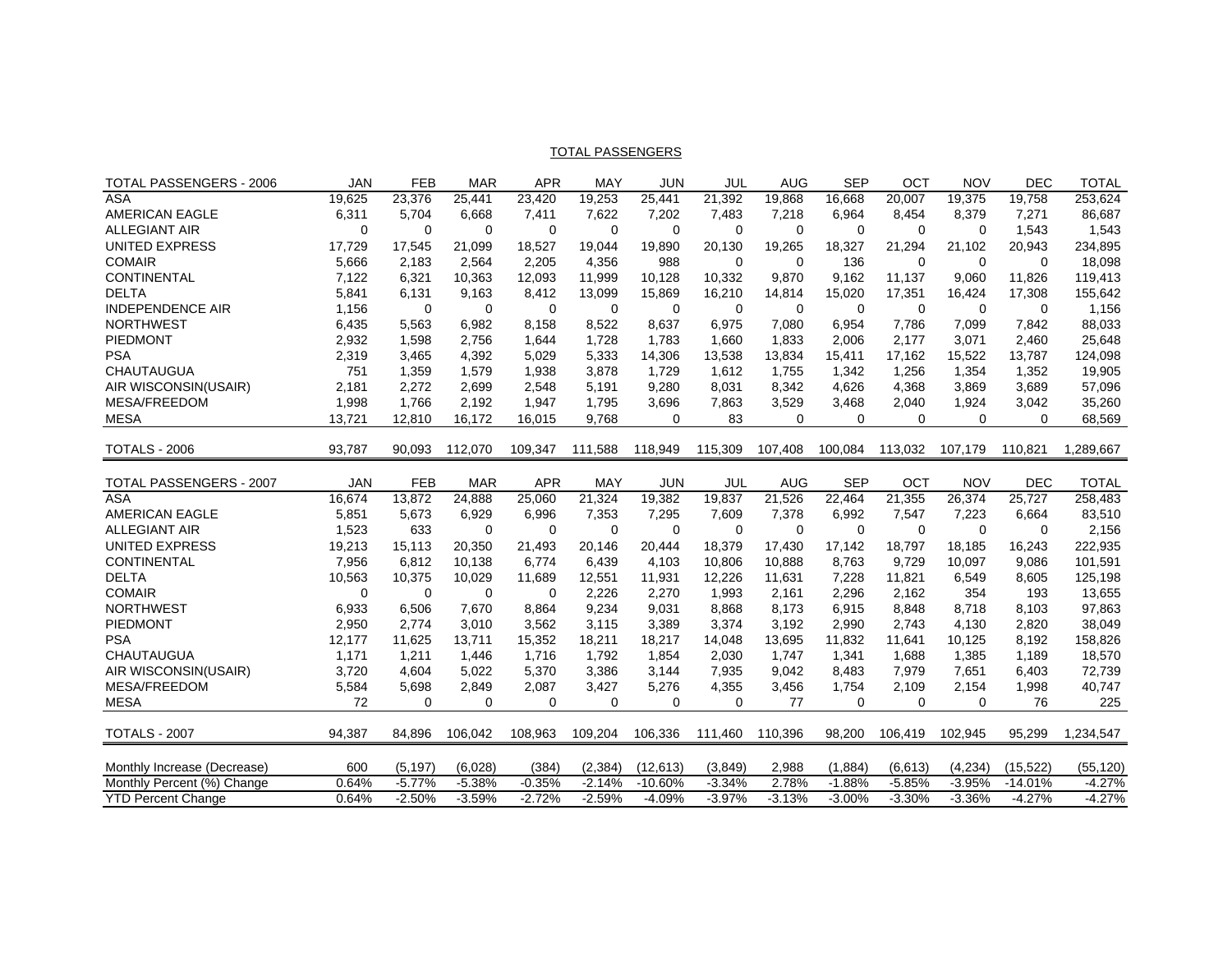|--|

| AIR MAIL ENPLANED (TONS)  | <b>JAN</b> | <b>FEB</b> | <b>MAR</b> | <b>APR</b> | MAY       | <b>JUN</b> | JUL      | AUG        | <b>SEP</b> | OCT        | <b>NOV</b>     | <b>DEC</b> | <b>TOTAL</b> |
|---------------------------|------------|------------|------------|------------|-----------|------------|----------|------------|------------|------------|----------------|------------|--------------|
| <b>DELTA</b>              | 0          | $\Omega$   | $\Omega$   | $\Omega$   | $\Omega$  | $\Omega$   | 0        | $\Omega$   | $\Omega$   | $\Omega$   | 0              | $\Omega$   | 0            |
| <b>TOTALS - 2007</b>      |            | 0          | 0          | 0          | 0         | 0          | 0        |            | 0          | 0          | 0              | 0          | 0            |
| AIR MAIL DEPLANED (TONS)  | JAN        | <b>FEB</b> | <b>MAR</b> | <b>APR</b> | MAY       | <b>JUN</b> | JUL      | AUG        | <b>SEP</b> | OCT        | <b>NOV</b>     | <b>DEC</b> | <b>TOTAL</b> |
| <b>DELTA</b>              | 0          | $\Omega$   | $\Omega$   | $\Omega$   | 0         | $\Omega$   | $\Omega$ | $\Omega$   | $\Omega$   | $\Omega$   | $\Omega$       | $\Omega$   | $\Omega$     |
| <b>TOTALS - 2007</b>      |            |            |            |            | 0         | 0          | 0        |            |            | 0          | 0              |            |              |
|                           |            |            |            |            | AIR CARGO |            |          |            |            |            |                |            |              |
| AIR CARGO ENPLANED (TONS) | <b>JAN</b> | <b>FEB</b> | <b>MAR</b> | <b>APR</b> | MAY       | <b>JUN</b> | JUL      | <b>AUG</b> | <b>SEP</b> | OCT        | <b>NOV</b>     | <b>DEC</b> | <b>TOTAL</b> |
| <b>ABX AIR</b>            | 254        | 253        | 303        | 234        | 267       | 270        | 392      | 307        | 252        | 263        | 258            | 253        | 3,306        |
| <b>BANKAIR</b>            | 3          | 3          | 3          | 3          | 2         | $\Omega$   | $\Omega$ | $\Omega$   | 0          | $\Omega$   | $\Omega$       | $\Omega$   | 14           |
| <b>DELTA</b>              | 9          | 12         | 9          | 11         | 15        | 11         | 14       | 12         | 6          | 17         | $\overline{7}$ | 9          | 132          |
| <b>FEDERAL EXPRESS</b>    | 603        | 603        | 716        | 671        | 667       | 708        | 648      | 832        | 729        | 785        | 747            | 700        | 8,409        |
| <b>MOUNTAIN AIR CARGO</b> | 49         | 49         | 61         | 55         | 65        | 60         | 61       | 41         | 35         | 59         | 58             | 55         | 648          |
| UNITED PARCEL SERVICE     | 3,564      | 3,546      | 3,411      | 3,552      | 4,383     | 4,031      | 3,314    | 3,920      | 3,037      | 4,513      | 4,019          | 4,506      | 45,796       |
| <b>TOTALS - 2007</b>      | 4,482      | 4,466      | 4,503      | 4,526      | 5,399     | 5,080      | 4,429    | 5,112      | 4,059      | 5,637      | 5,089          | 5,523      | 58,305       |
| AIR CARGO DEPLANED (TONS) | <b>JAN</b> | <b>FEB</b> | <b>MAR</b> | <b>APR</b> | MAY       | <b>JUN</b> | JUL      | <b>AUG</b> | <b>SEP</b> | <b>OCT</b> | <b>NOV</b>     | <b>DEC</b> | <b>TOTAL</b> |
| <b>ABX AIR</b>            | 324        | 307        | 360        | 284        | 320       | 316        | 281      | 356        | 310        | 328        | 309            | 306        | 3,801        |
| <b>BANKAIR</b>            | 3          | 3          | 3          | 3          | 2         | $\Omega$   | 0        | 0          | 0          | $\Omega$   | 0              | $\Omega$   | 14           |
| <b>DELTA</b>              | 15         | 14         | 15         | 12         | 13        | 9          | 12       | 9          | 8          | 14         | 10             | 10         | 141          |
| <b>FEDERAL EXPRESS</b>    | 748        | 747        | 865        | 738        | 867       | 818        | 733      | 898        | 798        | 891        | 920            | 829        | 9,852        |
| <b>MOUNTAIN AIR CARGO</b> | 32         | 33         | 42         | 35         | 41        | 40         | 35       | 69         | 56         | 40         | 33             | 32         | 488          |
| UNITED PARCEL SERVICE     | 3,849      | 3,783      | 3,308      | 3,718      | 4,408     | 4,028      | 2,907    | 3,538      | 2,874      | 3,832      | 3,457          | 4,157      | 43,859       |
| <b>TOTALS - 2007</b>      | 4,971      | 4,887      | 4,593      | 4,790      | 5,651     | 5,211      | 3,968    | 4,870      | 4,046      | 5,105      | 4,729          | 5,334      | 58,155       |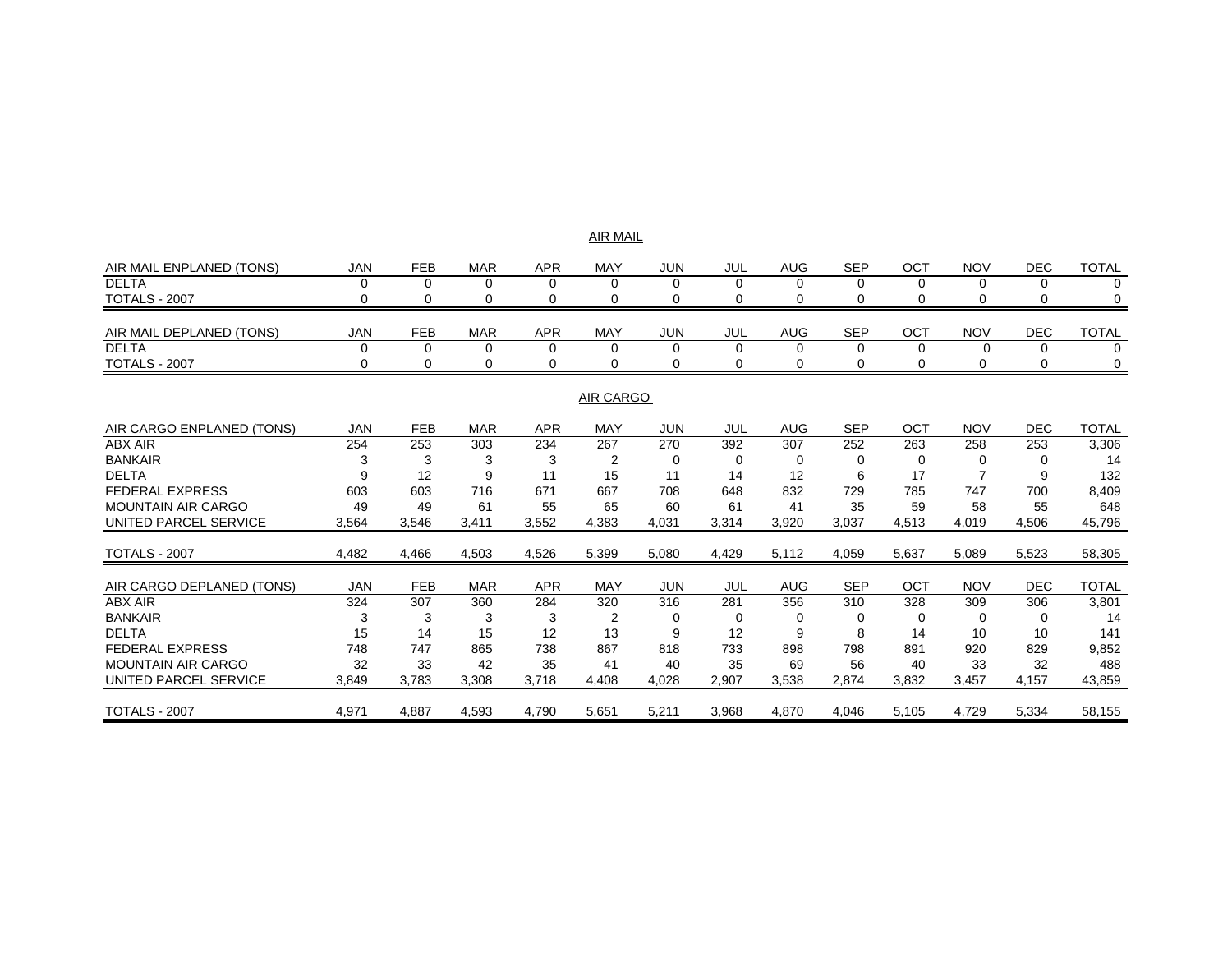#### FLIGHTS

| MONTHLY FLIGHTS -2006     | <b>JAN</b> | <b>FEB</b> | <b>MAR</b> | <b>APR</b> | <b>MAY</b> | <b>JUN</b> | JUL   | <b>AUG</b> | <b>SEP</b> | OCT  | <b>NOV</b> | <b>DEC</b> | <b>TOTAL</b> |
|---------------------------|------------|------------|------------|------------|------------|------------|-------|------------|------------|------|------------|------------|--------------|
| ASA                       | 225        | 286        | 298        | 283        | 237        | 256        | 284   | 285        | 247        | 281  | 267        | 261        | 3,210        |
| AMERICAN EAGLE            | 92         | 81         | 92         | 90         | 93         | 89         | 92    | 92         | 111        | 123  | 119        | 103        | 1,177        |
| <b>ALLEGIANT AIR</b>      | 0          |            | $\Omega$   | 0          |            | $\Omega$   | 0     | $\Omega$   | $\Omega$   | 0    | 0          | 8          | 8            |
| UNITED EXPRESS            | 236        | 228        | 254        | 205        | 240        | 223        | 232   | 241        | 252        | 262  | 280        | 286        | 2,939        |
| <b>COMAIR</b>             | 87         | 29         | 31         | 31         | 60         | 14         | 0     | 0          | 2          | 0    | $\Omega$   | 0          | 254          |
| <b>CONTINENTAL</b>        | 112        | 107        | 170        | 159        | 164        | 133        | 139   | 143        | 145        | 155  | 151        | 153        | 1,731        |
| <b>DELTA</b>              | 50         | 29         | 53         | 36         | 91         | 91         | 94    | 99         | 87         | 95   | 90         | 95         | 910          |
| <b>INDEPENDENCE AIR</b>   | 0          |            | 0          | 0          | 0          | 0          | 0     | 0          | 0          | 0    | 0          | 0          | $\Omega$     |
| <b>NORTHWEST</b>          | 118        | 104        | 119        | 114        | 118        | 114        | 121   | 122        | 120        | 122  | 109        | 115        | 1,396        |
| <b>PIEDMONT</b>           | 34         | 32         | 37         | 56         | 32         | 33         | 33    | 36         | 40         | 46   | 60         | 58         | 497          |
| <b>PSA</b>                | 44         | 55         | 63         | 71         | 83         | 198        | 206   | 209        | 252        | 277  | 245        | 249        | 1,952        |
| <b>CHAUTAUGUA</b>         | 17         | 24         | 26         | 25         | 52         | 25         | 26    | 27         | 25         | 25   | 25         | 24         | 321          |
| AIR WISCONSIN(USAIR)      | 40         | 32         | 35         | 32         | 70         | 123        | 118   | 121        | 69         | 60   | 59         | 61         | 820          |
| MESA/FREEDOM              | 30         | 28         | 31         | 29         | 31         | 53         | 59    | 62         | 62         | 34   | 31         | 43         | 493          |
| <b>MESA</b>               | 223        | 199        | 223        | 203        | 137        |            |       | $\Omega$   | 0          |      |            | 0          | 986          |
| <b>ABX AIR</b>            | 39         | 40         | 48         | 42         | 42         | 44         | 40    | 46         | 42         | 42   | 42         | 42         | 509          |
| <b>BANKAIR</b>            | 30         | 30         | 38         | 16         | 17         | 18         | 14    | 19         | 16         | 16   | 16         | 16         | 246          |
| <b>FEDERAL EXPRESS</b>    | 37         | 38         | 43         | 38         | 41         | 40         | 36    | 43         | 38         | 38   | 41         | 40         | 473          |
| <b>MOUNTAIN AIR CARGO</b> | 70         | 71         | 79         | 71         | 77         | 78         | 65    | 79         | 66         | 74   | 73         | 70         | 873          |
| UNITED PARCEL SERVICE     | 179        | 177        | 217        | 188        | 199        | 203        | 165   | 220        | 187        | 217  | 237        | 406        | 2,595        |
| <b>TOTALS - 2006</b>      | .663       | 590. ا     | 1,857      | 1,689      | .784       | .735       | 1,725 | 844. ا     | 1,761      | .867 | .845       | 2,030      | 21,390       |

FLIGHTS

| MONTHLY FLIGHTS - 2007    | <b>JAN</b> | <b>FEB</b> | <b>MAR</b> | <b>APR</b> | <b>MAY</b> | JUN  | JUL      | <b>AUG</b> | <b>SEP</b> | OCT      | <b>NOV</b> | <b>DEC</b> | TOTAL  |
|---------------------------|------------|------------|------------|------------|------------|------|----------|------------|------------|----------|------------|------------|--------|
| ASA                       | 243        | 206        | 305        | 314        | 241        | 219  | 245      | 273        | 276        | 273      | 322        | 331        | 3,248  |
| AMERICAN EAGLE            | 88         | 83         | 93         | 88         | 91         | 86   | 89       | 94         | 89         | 93       | 89         | 93         | 1,076  |
| <b>ALLEGIANT AIR</b>      | 13         | 5          | 0          |            | 0          |      | 0        | 0          | 0          | 0        | 0          |            | 18     |
| UNITED EXPRESS            | 258        | 208        | 264        | 257        | 267        | 250  | 239      | 232        | 249        | 268      | 253        | 243        | 2,988  |
| <b>CONTINENTAL</b>        | 124        | 101        | 134        | 80         | 74         | 51   | 133      | 139        | 125        | 137      | 132        | 128        | 1,358  |
| <b>DELTA</b>              | 59         | 61         | 59         | 58         | 62         | 56   | 60       | 70         | 38         | 66       | 31         | 49         | 669    |
| <b>COMAIR</b>             |            | 0          | 0          | 0          | 26         | 26   | 23       | 27         | 30         | 27       | 4          | 3          | 166    |
| <b>NORTHWEST</b>          | 120        | 107        | 111        | 116        | 120        | 113  | 116      | 116        | 111        | 119      | 113        | 112        | 1,374  |
| <b>PIEDMONT</b>           | 64         | 57         | 64         | 60         | 56         | 54   | 55       | 55         | 55         | 59       | 83         | 80         | 742    |
| <b>PSA</b>                | 230        | 182        | 207        | 205        | 245        | 242  | 188      | 184        | 170        | 192      | 165        | 169        | 2,379  |
| <b>CHAUTAUGUA</b>         | 27         | 21         | 26         | 23         | 27         | 26   | 26       | 26         | 24         | 27       | 26         | 26         | 305    |
| AIR WISCONSIN(USAIR)      | 64         | 79         | 81         | 77         | 47         | 40   | 100      | 117        | 115        | 121      | 112        | 109        | 1,062  |
| MESA/FREEDOM              | 80         | 81         | 40         | 30         | 44         | 69   | 67       | 65         | 36         | 35       | 35         | 36         | 618    |
| <b>MESA(USAIR)</b>        |            | 0          | 0          |            |            |      | 0        |            | 0          | 0        | 0          |            |        |
| <b>ABX AIR</b>            | 42         | 40         | 46         | 40         | 44         | 44   | 37       | 46         | 41         | 44       | 43         | 40         | 507    |
| <b>BANKAIR</b>            | 16         | 15         | 18         | 16         | 12         |      | $\Omega$ | 0          | $\Omega$   | $\Omega$ | 0          |            | 77     |
| <b>FEDERAL EXPRESS</b>    | 38         | 36         | 41         | 41         | 41         | 39   | 36       | 43         | 38         | 41       | 40         | 37         | 471    |
| <b>MOUNTAIN AIR CARGO</b> | 62         | 60         | 80         | 61         | 76         | 70   | 65       | 80         | 61         | 73       | 42         | 36         | 766    |
| UNITED PARCEL SERVICE     | 194        | 185        | 205        | 187        | 214        | 189  | 200      | 236        | 194        | 235      | 246        | 309        | 2,594  |
| <b>TOTALS - 2007</b>      | 1.723      | 1,527      | 1.774      | .653       | .687       | .574 | 1.679    | .804       | 1.652      | .810     | 1.736      | .802       | 20,421 |